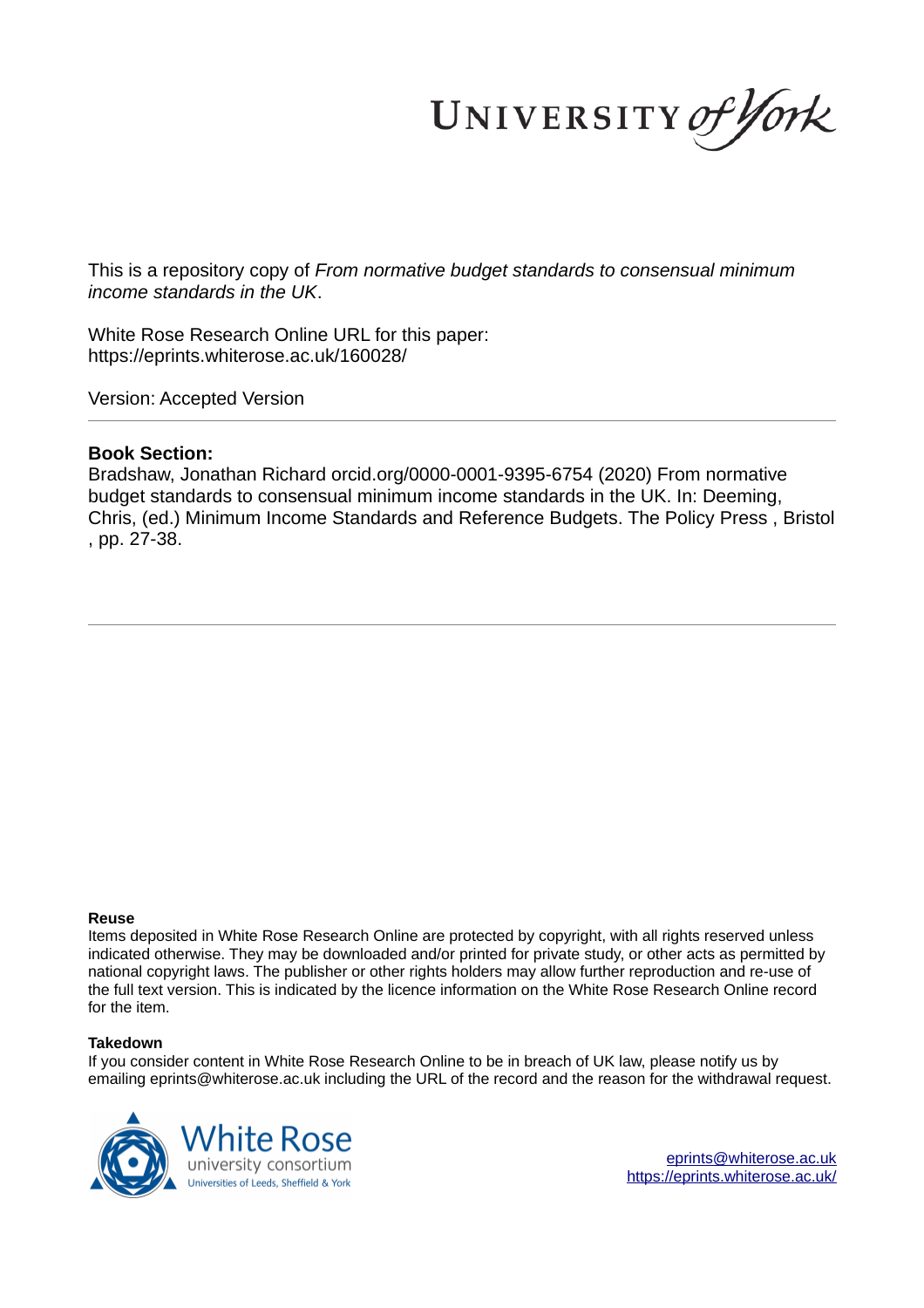| 1                       | <b>PARTV</b> |
|-------------------------|--------------|
|                         |              |
| 3                       |              |
| $\overline{\mathbf{4}}$ | Conclusions  |
| 5                       |              |
| 6                       |              |
| $\overline{7}$          |              |
| 8                       |              |
| 9                       |              |
| $10$                    |              |
| 11                      |              |
| 12                      |              |
| 13                      |              |
| 14                      |              |
| 15                      |              |
| 16                      |              |
| 17                      |              |
| 18<br>19                |              |
|                         |              |
| 20<br>21                |              |
| 22                      |              |
| 23                      |              |
| 24                      |              |
| 25                      |              |
| 26                      |              |
| 27                      |              |
| 28                      |              |
| 29                      |              |
| 30                      |              |
| 31                      |              |
| 32                      |              |
| 33                      |              |
| 34                      |              |
| 35                      |              |
| 36                      |              |
| 37                      |              |
| 38                      |              |
| 39                      |              |
| 40                      |              |
| 41                      |              |
| 42                      |              |
|                         |              |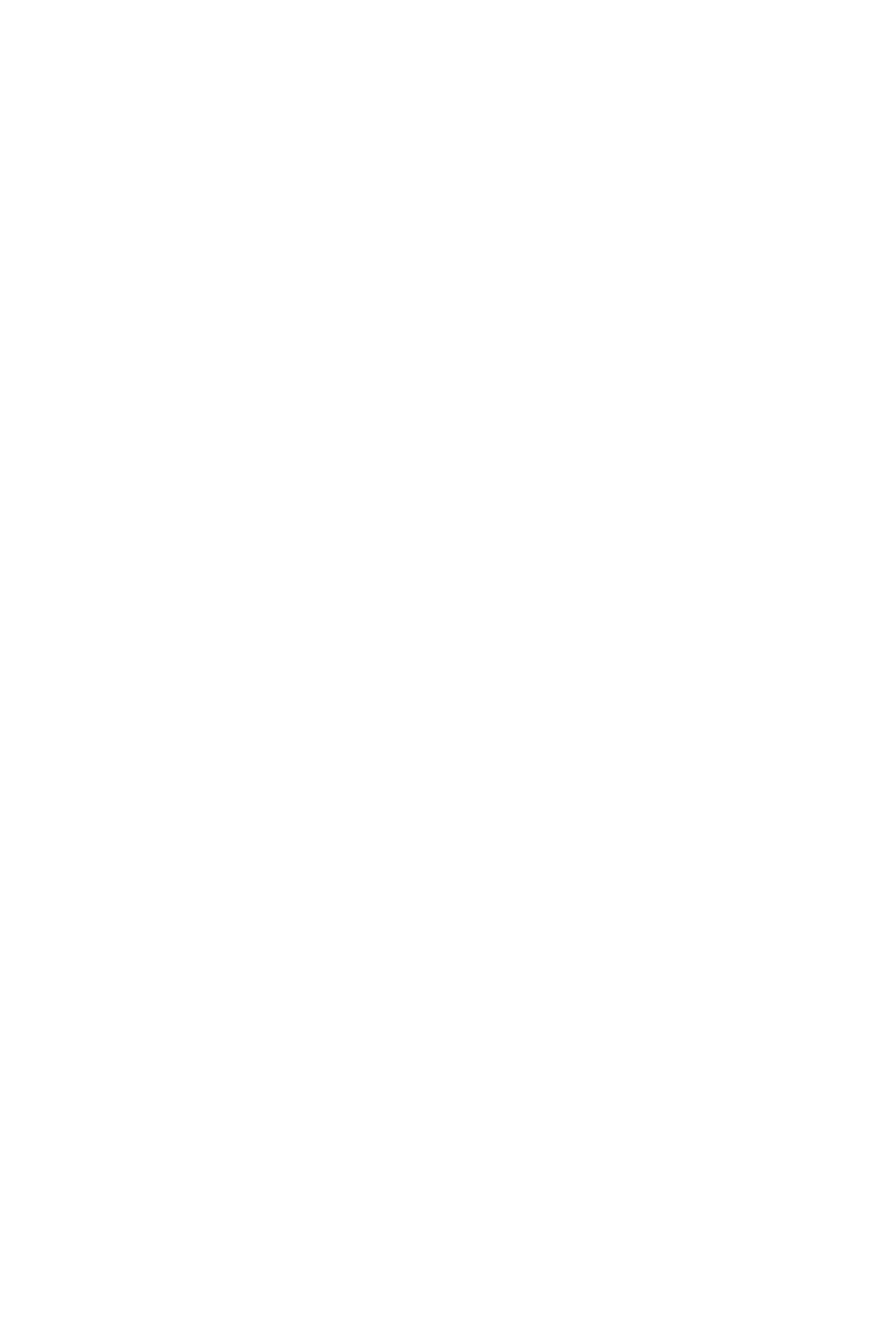# **Minimum income standards and reference budgets: past, present, future?**

 *Christopher Deeming* 

#### $\frac{1}{4}$  14  **Introduction**

 The contributions to this volume help to illustrate the enduring relevance and value of reference budget research. Few can doubt or challenge this 'common sense' approach for establishing adequacy benchmarks, and minimum income standards that can help guide the development of national, regional and global social policy. Not having enough money for living in society is our overriding concern. The overall minimum budget, when priced, should attempt to support <sup>23</sup> a specified standard of living. Commodities are translated through prices into budgets. The fewer goods and services that are provided <sup>25</sup> publicly, the more important individual or family income becomes in the reference budget equation. As we have seen throughout the volume, key questions still need to be addressed and answered in the research process, for example: What are the 'needs' and 'necessities', which commodities or items are required to satisfy them? Where can or should these items be purchased and how much are they likely to <sup>31</sup> cost? How long will they last? And what does all this add up to in terms <sup>32</sup> of a weekly budget to purchase the basket of goods and services? As <sup>33</sup> the contributions to this volume make clear, there are many different <sup>34</sup> ways to answer these questions. The answers do depend in part on <sup>35</sup> who is defining the standards, for whom and how they are doing this methodologically speaking.

 $\frac{37}{2}$ 

### **Methodological approaches and frameworks**   $-$  39

<sup>40</sup> While there is much diversity in the field, and this volume is testimony <sup>41</sup> to that, nevertheless it is also clear that there are longstanding <sup>42</sup> methodological approaches, capturing and reflecting three different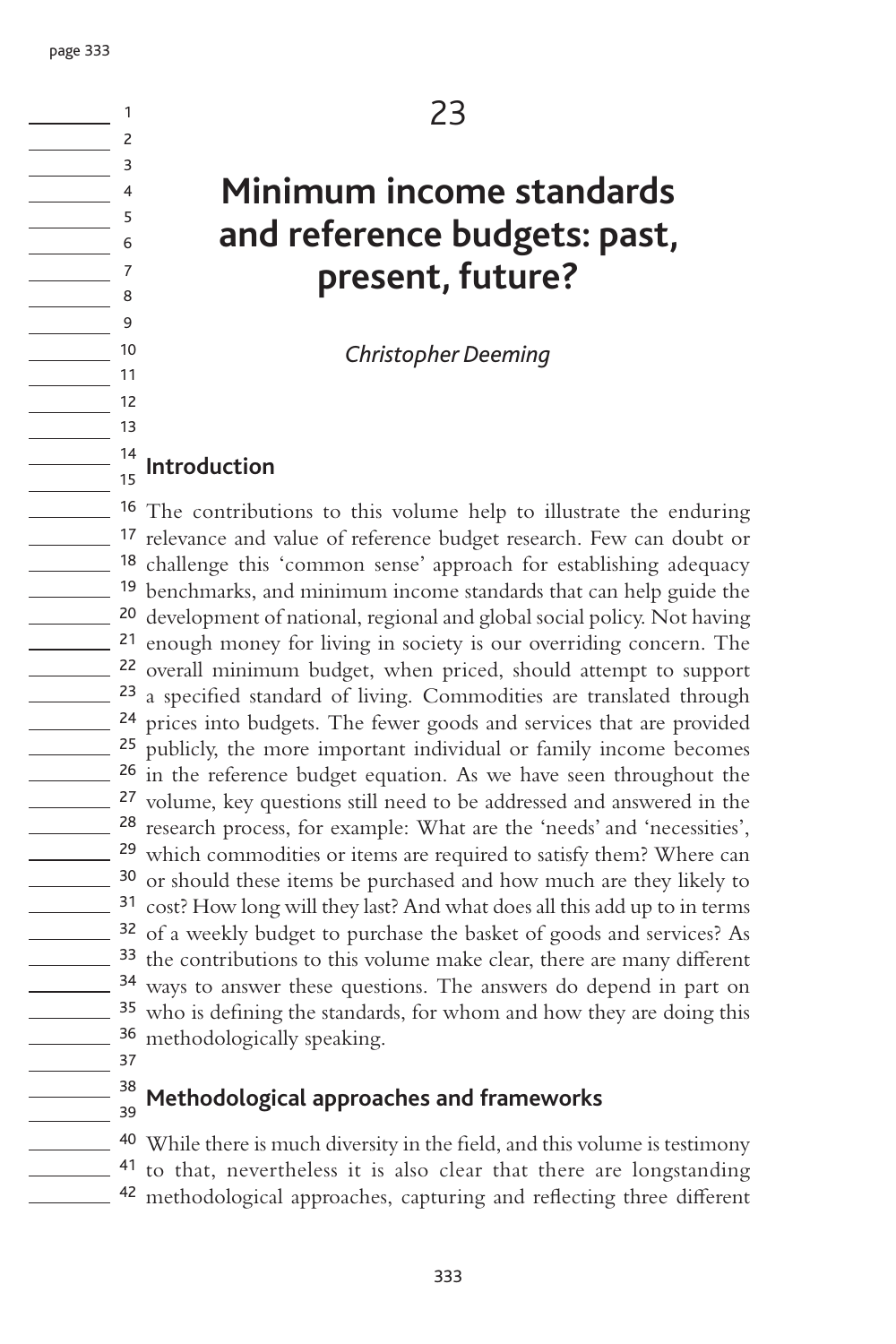forms of input – experiential, normative and behavioural – that are often combined in various ways in order to define or benchmark income adequacy (Deeming, 2005, 2010a, 2011a, 2017). Broadly speaking they are either: (1) public-led, involving deliberative forums and citizens involved in focus group discussions; (2) expert- *led*, based on research evidence and knowledge relating to the promotion of human needs, good health and well-being, with experts doing much of the deliberating; or (3) survey- *led*, with social scientists analysing consumption and expenditure patterns observed empirically within social surveys. Of course many research studies cut across these approaches, often employing iterative processes, as we have seen. Nevertheless, there are often different points of departure, and more weight or emphasis is given to particular elements or inputs in the final results, in terms of public views, expert views or survey data, as illustrated in Figure 23.1 .

**Figure 23.1:** Minimum income standards and reference budget methodologies



 Note: Sequential steps, with the weight of the circle indicating the importance of the key element in the final reference budget standard and basket of goods.

Source: Adapted from Deeming (2005: 628, 2011a: 23, 2017: 36).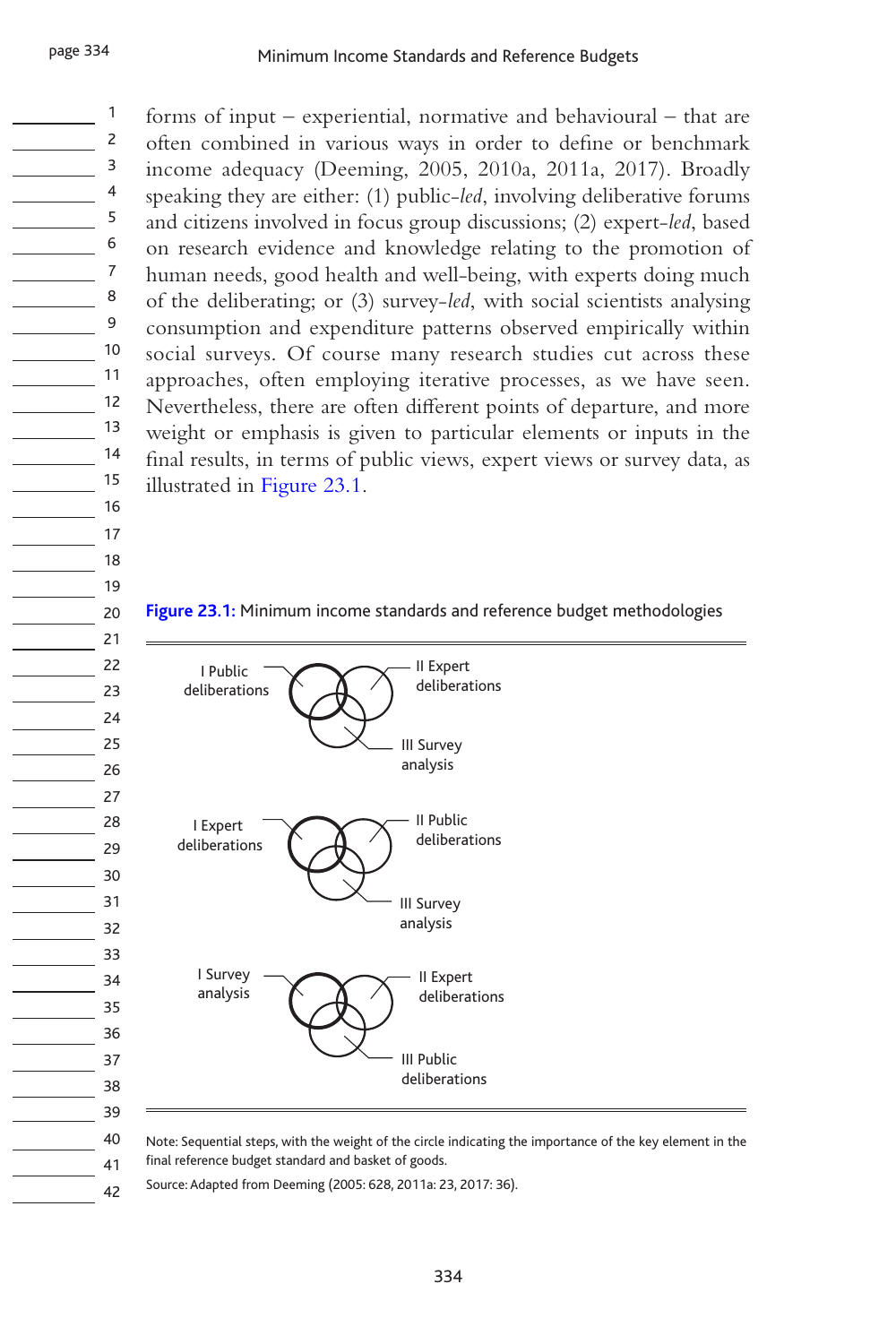5  $\frac{1}{\sqrt{2}}$  6 7  $\frac{1}{\sqrt{1-\frac{1}{2}}}$  8 9 10  $\frac{1}{\sqrt{11}}$  $\frac{12}{2}$  $\frac{13}{2}$  $\frac{14}{14}$  $\frac{15}{2}$  $\frac{16}{16}$  $\frac{17}{2}$  $\frac{18}{18}$  $\frac{1}{\sqrt{1-\frac{1}{2}}}\frac{1}{\sqrt{1-\frac{1}{2}}}\frac{1}{\sqrt{1-\frac{1}{2}}}\frac{1}{\sqrt{1-\frac{1}{2}}}\frac{1}{\sqrt{1-\frac{1}{2}}}\frac{1}{\sqrt{1-\frac{1}{2}}}\frac{1}{\sqrt{1-\frac{1}{2}}}\frac{1}{\sqrt{1-\frac{1}{2}}}\frac{1}{\sqrt{1-\frac{1}{2}}}\frac{1}{\sqrt{1-\frac{1}{2}}}\frac{1}{\sqrt{1-\frac{1}{2}}}\frac{1}{\sqrt{1-\frac{1}{2}}}\frac{1}{\sqrt{1-\frac{1}{2}}}\frac{1}{\sqrt{1-\frac{$  $\frac{20}{20}$  $\frac{21}{2}$  $\overline{\phantom{a}}$  22  $\frac{23}{2}$  $\frac{24}{2}$ 

Given the different points of departure and weightings implied, the studies discussed in this volume may be considered or perhaps classified under one of our three headings as follows:

(1) *Public- led approaches and experiential social standards*, involve deliberative forums and citizens involved in focused group discussions. The 'consensual' approach includes all of the Minimum Income Standards (MIS)-inspired research studies reviewed here, now being conducted in many countries and regions the globe, notably in the UK (Chapter 2) and Minimum Essential Standard of Living (MESL) in Ireland (Chapter 3), MIS in France (Chapter 4), Japan (Chapter 5), Singapore (Chapter 6) and South Africa (Chapter 7), and the consensual approach to reference budgets based on focus group research in Finland, discussed in Chapter 8.

(2) *Expert- led approaches and normative standards*, based on international guidelines and recommendations by expert bodies, encompassing research and scientific knowledge about health determinants, often involving expert deliberations. Notable here are the research studies discussed in the Belgian context (Chapter 9), Australia (Chapter 10), the region of Catalonia in Spain (Chapter 11), Slovenia (Chapter 16) and the ImPRovE cross-national reference budgets discussed in Chapter 18. The US also has a long tradition of normative 'basic needs' budgets, as we saw in Chapter 20.

 $\overline{\phantom{225}}$  25  $\frac{26}{2}$  $\overline{\phantom{27}}$  27 28 29  $\frac{30}{2}$  $\frac{31}{2}$ 32 (3) *Survey- led approaches and behavioural- based standards*, with social scientists analysing national social surveys, poverty surveys, family consumption and expenditure surveys, along with the consumer agency budget calculations. These research programmes were found to be particularly strong in the Netherlands (Chapter 12), Norway (Chapter 13), Denmark (Chapter 14) and Sweden (Chapter 15).

> <sup>33</sup> Most attempts to establish reference budgets in this volume are, in one <sup>34</sup> form or another, based on deliberative processes, involving both experts <sup>35</sup> and the public. We find that few reference budget studies are now solely 36 based on expert judgements or survey results alone. Survey data on <sup>37</sup> actual family spending patterns introduce circularity in budget research, <sup>38</sup> and cannot be relied upon to set adequacy standards. Researchers avoid 39 consumer expenditure survey data as much as possible, because choice <sup>40</sup> is shown to be constrained by income, taste or habit, and by the social 41 structures and class positions found in society (as Pierre Bourdieu <sup>42</sup> observed in *La Distinction*: Deeming, 2014; Atkinson and Deeming,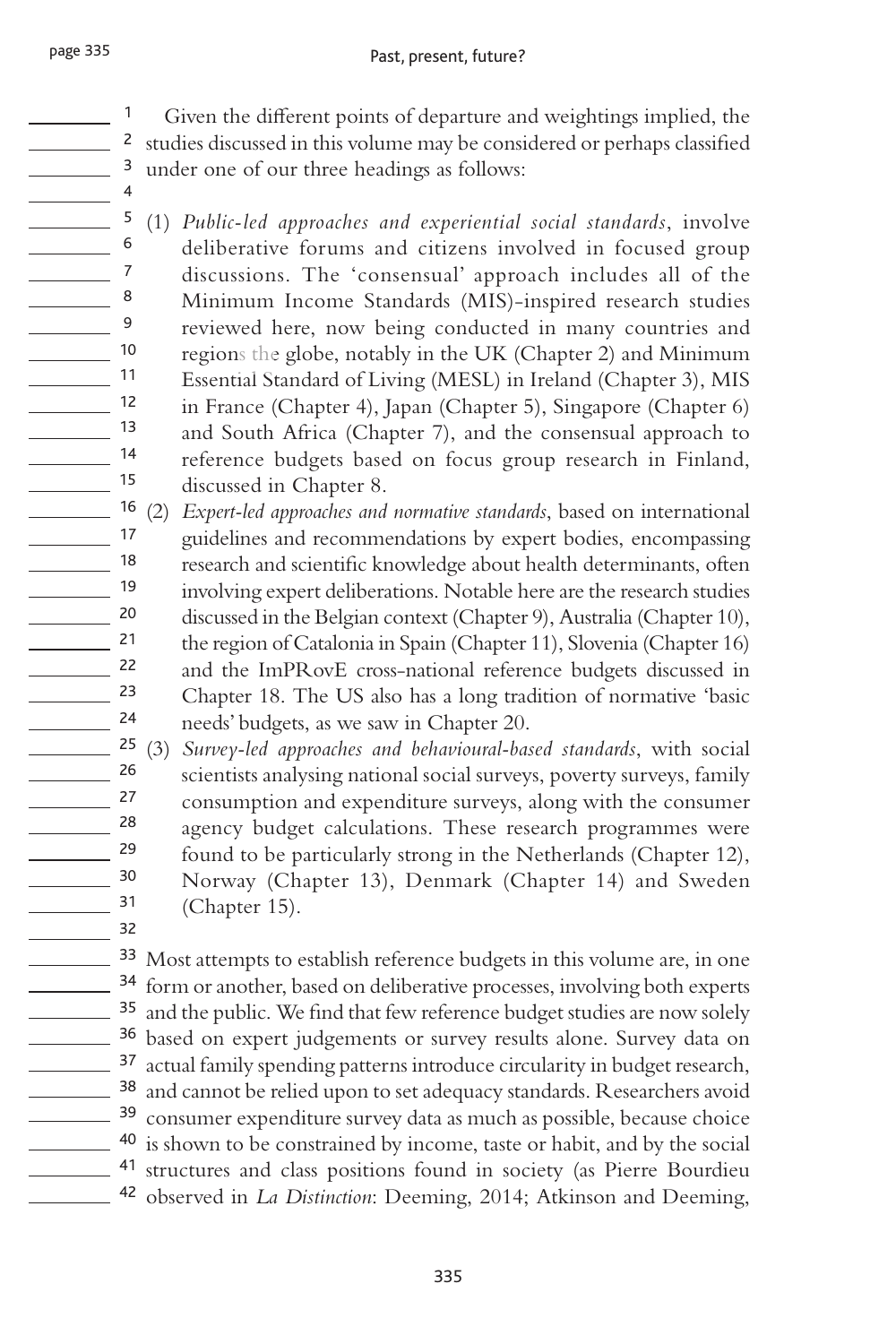$\frac{2}{\sqrt{2}}$ 

 $\frac{1}{\sqrt{1-\frac{1}{2}}}\left(4\right)$ 5  $\frac{1}{\sqrt{2}}$  6  $\frac{1}{\sqrt{1-\frac{1}{2}}}\frac{7}{4}$  $\frac{1}{2}$  8  $\frac{9}{2}$ 10 11 12  $\frac{13}{2}$ 14 15  $\frac{16}{16}$ 

1

3

17

 $\frac{18}{18}$  $\frac{1}{\sqrt{1-\frac{1}{2}}}\frac{1}{\sqrt{1-\frac{1}{2}}}\frac{1}{\sqrt{1-\frac{1}{2}}}\frac{1}{\sqrt{1-\frac{1}{2}}}\frac{1}{\sqrt{1-\frac{1}{2}}}\frac{1}{\sqrt{1-\frac{1}{2}}}\frac{1}{\sqrt{1-\frac{1}{2}}}\frac{1}{\sqrt{1-\frac{1}{2}}}\frac{1}{\sqrt{1-\frac{1}{2}}}\frac{1}{\sqrt{1-\frac{1}{2}}}\frac{1}{\sqrt{1-\frac{1}{2}}}\frac{1}{\sqrt{1-\frac{1}{2}}}\frac{1}{\sqrt{1-\frac{1}{2}}}\frac{1}{\sqrt{1-\frac{$  $\frac{20}{2}$  $\frac{21}{2}$  $\frac{22}{2}$  $\frac{23}{2}$  $\frac{24}{2}$  $\overline{\phantom{a}25}$  $\frac{26}{2}$  $\overline{\phantom{a}}$  27  $\frac{28}{2}$ 29  $\frac{30}{2}$ 31  $\frac{32}{2}$ 33  $\frac{34}{2}$ 35  $\frac{36}{2}$ 37  $\frac{38}{1}$ 39  $\sim$  40 41 42 2015). Few studies if any are now solely based on public consensus alone either. Many studies now try to combine or blend elements of all three perspectives, as the different budget research strategies in Figure 23.1 illustrate. Of course, they usually have their different starting points and their different perspectives, challenges, advantages and disadvantages. Table 23.1 summarises the key characteristics of each

**Table 23.1:** Methods, principles and policy perspectives summarised and compared

|                         | Public-led                                                                                                                                                                                    | Expert-led                                                                                                                      | Survey-led                                                                                            |
|-------------------------|-----------------------------------------------------------------------------------------------------------------------------------------------------------------------------------------------|---------------------------------------------------------------------------------------------------------------------------------|-------------------------------------------------------------------------------------------------------|
| Who is 'expert'         | Citizens/public                                                                                                                                                                               | Scientist/social<br>scientist                                                                                                   | Social scientist                                                                                      |
| Key values/<br>emphasis | Social inclusion                                                                                                                                                                              | Human needs                                                                                                                     | Social inclusion                                                                                      |
| Standards               | Experiential standards,<br>public consensus,<br>social standards                                                                                                                              | Normative, scientific<br>knowledge and<br>consensus, basic needs<br>standards                                                   | <b>Behavioural</b><br>standards,<br>statistical<br>consensus                                          |
| Validity                | Participatory<br>or deliberative<br>democratic, situated in<br>public understandings<br>and the reported<br>experience of citizens                                                            | Scientific, situated<br>in knowledge and<br>understanding of<br>human needs                                                     | Scientific, situated<br>in knowledge and<br>understanding of<br>social necessity                      |
| Reliability             | Low, measure is<br>not designed to be<br>consistent out of the<br>local context in which<br>it was generated                                                                                  | High, measure is likely<br>to be consistent across<br>populations but may<br>change across time<br>(with new knowledge)         | High, measure<br>is likely to be<br>consistent and<br>comparable across<br>populations and<br>time    |
| Generalisability        | Aims to produce<br>relative standards<br>grounded in local<br>and national<br>contexts, methods<br>are generalisable but<br>standards from one<br>context should not be<br>imposed on another | Aims to produce highly<br>generalisable standards<br>across country<br>contexts, strength<br>in cross-national<br>comparability | Aims to produce<br>relative but highly<br>generalisable<br>cross-national<br>comparative<br>standards |
| Strengths               | Monitoring and shaping<br>national and regional<br>minimum income<br>protection floors                                                                                                        | Measuring, monitoring<br>and ensuring a<br>consistent minimum<br>income protection floor<br>across nations and<br>regions       | Measuring and<br>monitoring living<br>standards and<br>inequality levels<br>across time and<br>place  |

Source: Adapted from Deeming (2017: 43).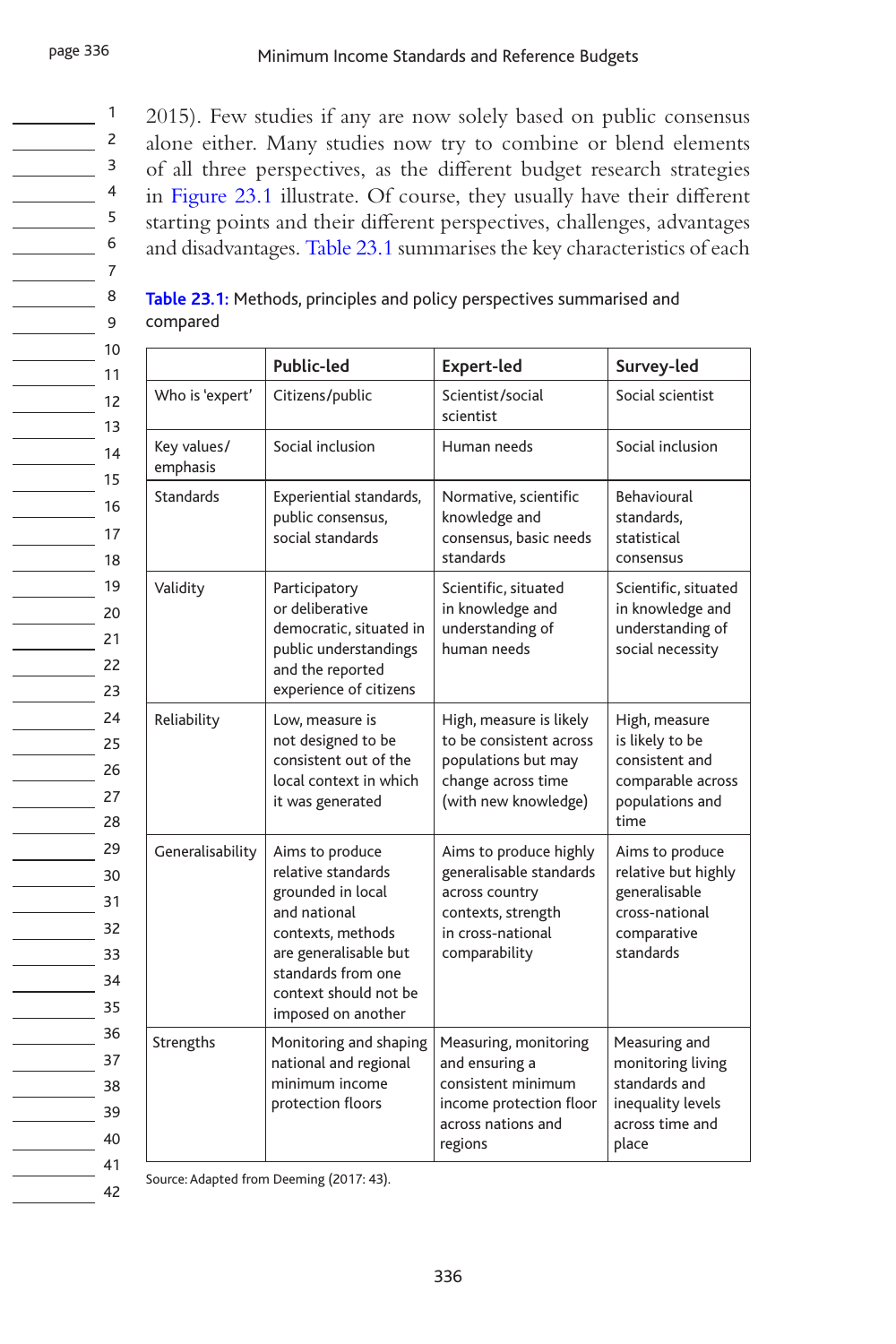1 approach according to method, principles and the policy perspectives <sup>2</sup> being adopted and promoted here.

<sup>3</sup> In recent years, there has been a discernible trend in the field 4 towards a much stronger emphasis on public deliberations to make 5 value judgements. In other words, we now rely more heavily on the 6 input of citizens, and give less weight to the views of experts and <sup>7</sup> survey data in the calculations. This reflects a shift more generally, <sup>8</sup> away from 'top-down' solutions to try and solve social problems – in 9 budget research, as we have seen, and in social policy more generally <sup>10</sup> (Beresford, 2016), with growing innovations in deliberation research <sup>11</sup> (Burchardt, 2014) and democratic forums (Taylor-Gooby et al, 2019). 12 From this perspective, members of the public – 'ordinary people' –are <sup>13</sup> the best judges of their own needs and can arrive at collective positions <sup>14</sup> on key questions in social science.<sup>1</sup>

 Many of the research studies discussed here also draw on established theoretical and international human rights frameworks. The frameworks are used to guide the research development process and justify social standards, for example: 19

- $\frac{20}{20}$  $\frac{21}{2}$ The human needs frameworks, dating back to the 1970s, embodied in the work of Len Doyal and Ian Gough, and Manfred Max-Neef.
- $\frac{22}{1}$  $\frac{23}{2}$ The capability approach to fundamental entitlements, associated with Amartya Sen and Martha Nussbaum.
- 24  $\frac{25}{25}$ The relative theories of need and necessity embodied in the works of Peter Townsend, Robert Walker and John Veit- Wilson.

 $\frac{26}{100}$  $\overline{\phantom{27}}$  27  $\frac{28}{2}$  $\frac{29}{2}$ The international agreements and human rights frameworks associated with the UN, the right to social security (Article 22) and, the right to a standard of living adequate for the health and wellbeing (Article 25).<sup>2</sup>

 $\frac{30}{2}$ <sup>31</sup> At the risk of oversimplification, the public consensus approach to <sup>32</sup> setting social standards associated with the MIS and other consensual <sup>33</sup> budget studies, tends to appeal to the 'relative' living standards <sup>34</sup> theory frameworks, while the expert-normative approach tends to <sup>35</sup> appeal to the 'absoluteness' of human health needs and capability 36 frameworks. The discussions by Bérénice Storms in Chapter 9 <sup>37</sup> and Matt Padley and Abigail Davis in Chapter 17 are particularly <sup>38</sup> relevant and capture those debates, while the extensive work of José 39 A. Pereirinha and colleagues in Chapter 19 explores working with <sup>40</sup> the different approaches in practice, and critically compares findings <sup>41</sup> from different perspectives. 42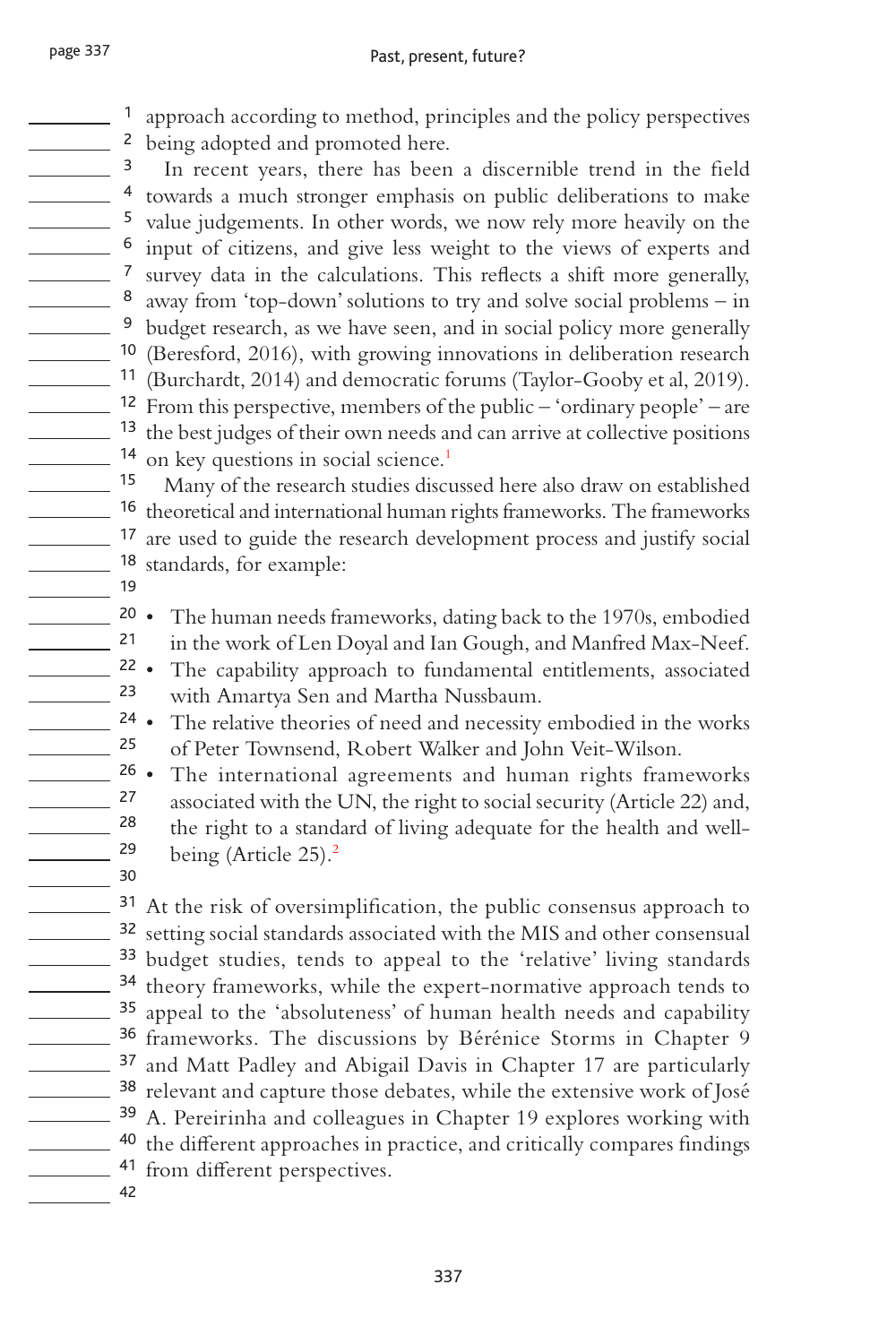page 338

 $\frac{1}{\sqrt{1-\frac{1}{2}}}\left(4\right)$ 5  $\frac{1}{\sqrt{1-\frac{1}{2}}}\frac{6}{1-\frac{1}{2}}$  $\frac{1}{2}$   $\frac{7}{2}$  $\sim$  8  $\frac{9}{2}$ 10  $\frac{1}{\sqrt{11}}$  11  $\frac{1}{\sqrt{12}}$  12  $\frac{13}{2}$ 14  $\frac{15}{2}$  $\frac{16}{16}$  $\frac{1}{\sqrt{11}}$  $\frac{1}{18}$ <u>\_\_\_\_\_\_\_\_\_\_\_\_</u> 19 20  $\frac{21}{2}$  $\frac{22}{2}$  $\frac{23}{2}$ 24 25  $\frac{26}{25}$  $\frac{27}{2}$ 28 29  $\frac{30}{2}$  $\frac{31}{2}$  $\frac{32}{2}$  $\frac{33}{2}$  $\frac{34}{1}$ 35  $\frac{36}{2}$  $\frac{37}{2}$ 38 <u>2000 - 39</u>  $\frac{40}{1}$  $\frac{41}{2}$  $\overline{\phantom{a}}$  42

 $\overline{\phantom{a}}$ 

1 2 3

# **Common challenges and future directions**

Finally, the contributions to this volume reveal the familiar issues faced by researchers in the field, to do with cultural relativity, language and contested key concepts (Lister, 2004 ); terms like 'poverty', 'adequacy', 'minimum', 'healthy', 'well-being', 'social', 'reasonable', 'acceptability' and 'participation', and how they are employed by researchers in different contexts. There are also the longstanding and much discussed technical challenges faced in this field such as pricing a basket of items and estimating their lifetimes. All of these issues are discussed extensively throughout the volume, however Gemma Wright and colleagues in Chapter 7, Peter Saunders in Chapter 10, Matt Padley and Abigail Davis in Chapter 17 and Tim Goedemé in Chapter 18 examine them in detail. It is not necessary to rehearse all of the arguments again, as these chapters elaborate them very well. Clearly researchers always need to take care with concepts and be explicit about their approach, whether 'poverty' measurement, as illustrated in the work J. Cok Vrooman and colleagues in Chapter 12 for example, or 'social acceptability', employed in the MIS studies (see Chapters 2–7).

Going forward, it seems that methodological pluralism should probably prevail at this stage: there can be no 'one size fits all', and this is particularly true across diverse contexts, as we discover in a number of chapters (see Chapters 7, 17 and 18). There is strength in the combined methods and approaches reviewed here, illustrated in Figure 23.1, as they are often being employed for different policy purposes. Moreover, the field continues to develop at some pace with shared learning and new international collaborations. There will always be new opportunities on the horizon with improved access to information, methodological and data improvements and better applications, as Peter Saunders reminds us in Chapter 10. Researchers should therefore think carefully about the context and purpose of their inquiry when planning any study. For example, it is hard to object to a 'needs'- based formulation for thinking about minimum and social living standards generally, across low-, middle- and high-income settings, particularly where we are interested in developing consistent and comparable cross- national standards to promote health and social welfare for all. Needs-based standards alone, however, may be too restrictive in some contexts where citizens enjoy a high social standard of living, and where research emphasising consensual methods and social standards may be more preferable.

Arguably the field of reference budget research has suffered from a general lack of collaboration until relatively recently. Today, the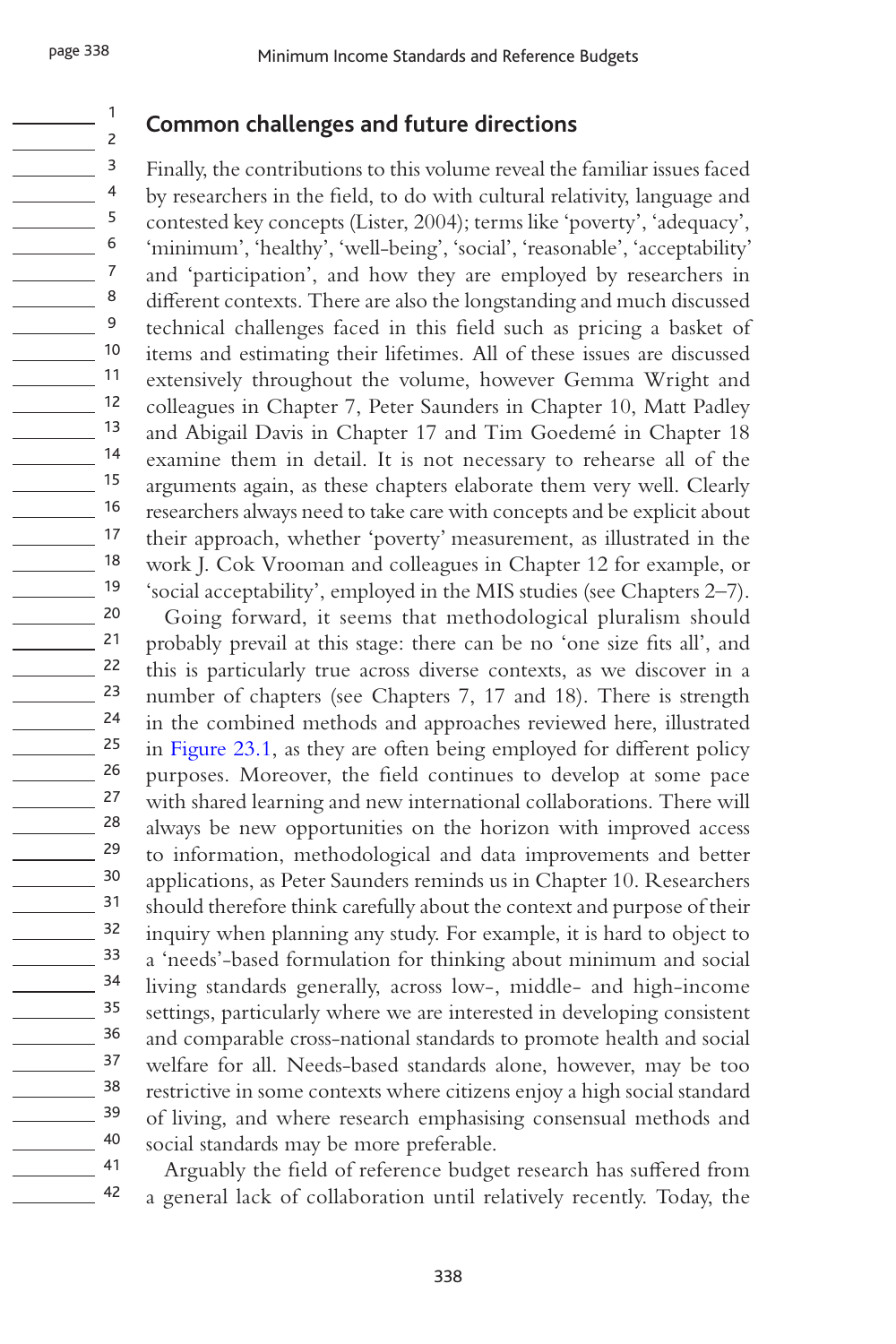<sup>1</sup> international and cross-national research efforts, MIS and ImPRovE, <sup>2</sup> offer a positive step forward for shared learning, strengthening <sup>3</sup> research capacity and more coordinated policy campaigning work, 4 as the work of Matt Padley and Abigail Davis (Chapter 17) and 5 Tim Goedemé (Chapter 18) clearly shows. Sometimes we gain new <sup>6</sup> insights from the different collaborations too. José A. Pereirinha 7 and colleagues' (Chapter 19) involvement with both the MIS and 8 ImPRovE projects in Portugal helps to shed new light on the <sup>9</sup> different methodological procedures and outcomes employed across <sup>10</sup> the different projects. They also pose new issues and questions to be 11 answered with further experimentation, across a range of budgets, 12 not just for food.

<sup>13</sup> Greater experimentation and triangulation against other sources of 14 data, information and comparable indicators can help demonstrate 15 the validity and reliability of budget standards, rather than protracted <sup>16</sup> arguments about the precision of any one set of empirical findings. 17 For example, it is possible to operationalise adequacy of income in 18 a 'lived sense' by looking at the household income or expenditure 19 levels in social surveys, at which healthy living standards are in fact 20 *achieved*, i.e. the 'managing in practice' or the 'semi- normative' budget 21 standard (see UN Expert Group on Poverty Statistics, Rio Group, <sup>22</sup> 2006). Some of my own research with Peter Townsend focused on <sup>23</sup> such issues, as Townsend had proposed this approach for establishing 24 minimum income standards back in the 1950s and 1960s but the <sup>25</sup> surveys of the time were thoroughly inadequate for the job (Deeming,  $26$  2009, 2010b, 2011b, 2011c).<sup>3</sup> Since it is now perfectly possible to 27 demonstrate empirically the individual or household income levels <sup>28</sup> at which social, material and health deprivations and inequalities are <sup>29</sup> best avoided, this sort of triangulation with the findings from the <sup>30</sup> reference budget and MIS studies can be considered good practice, <sup>31</sup> as John Veit-Wilson (2011) observes. This is already happening, but <sup>32</sup> should be encouraged. Recent research in the UK, for example, finds 33 households below 75 per cent of MIS have four times the odds of <sup>34</sup> lacking necessities compared to those with incomes above MIS (Hirsch <sup>35</sup> et al, 2016), while the odds of frailty in older age for people with 36 incomes below the Minimum Income for Healthy Living (MIHL) <sup>37</sup> were 2-3 times higher compared to those with incomes above MIHL <sup>38</sup> (Watts et al, 2019).

<sup>39</sup> Drawing together some of the lessons from the across the research 40 reported in this volume, we can begin to suggest tentative 'good <sup>41</sup> practice' principles to help guide future research in this field, which 42 may be summarised as follows: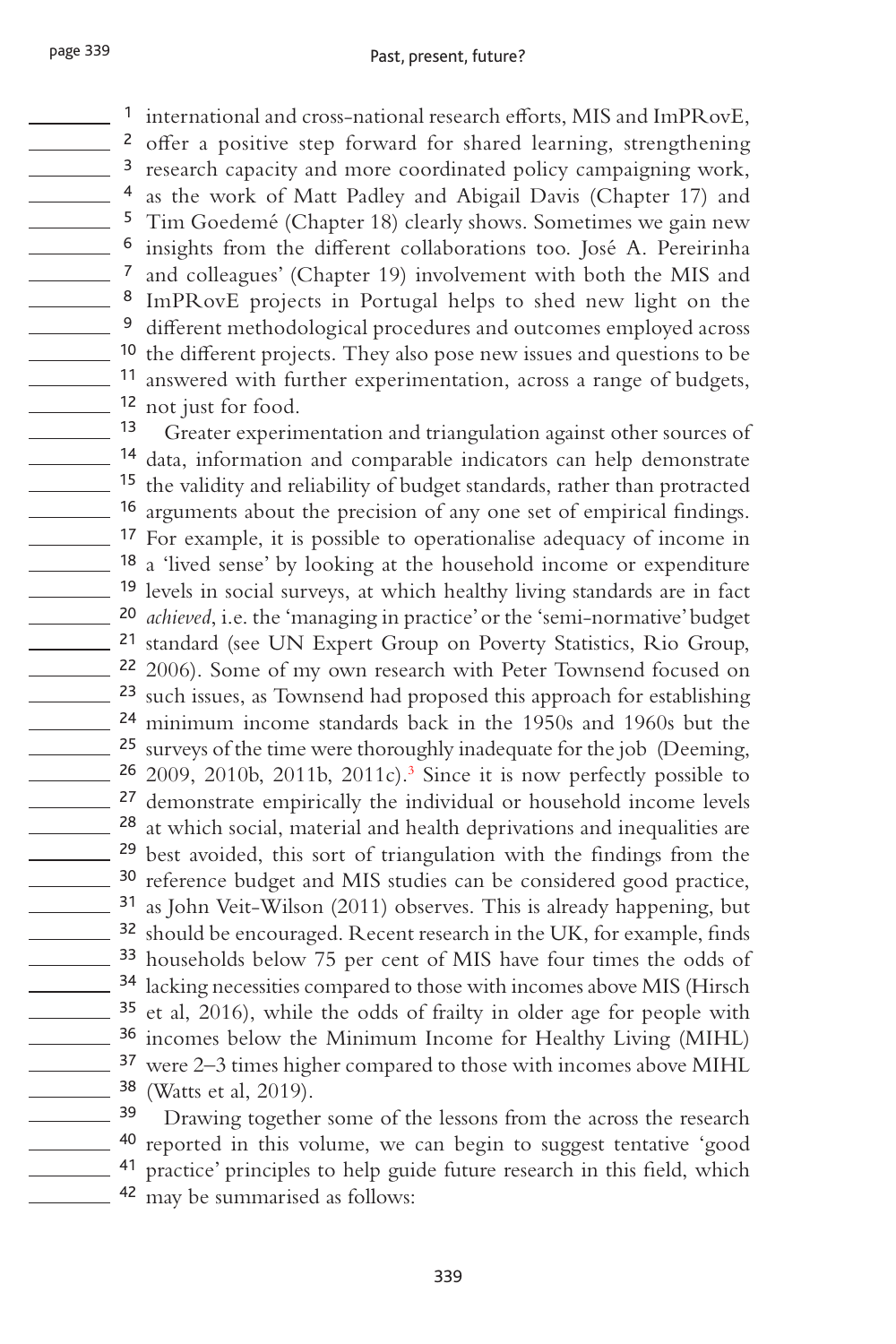5 6  $\frac{1}{\sqrt{1-\frac{1}{2}}}\frac{7}{4}$  $\sim$  8

10  $\frac{1}{\sqrt{11}}$  11  $\frac{1}{2}$  12  $\frac{13}{2}$ 14  $\frac{15}{2}$  $\frac{16}{16}$  $\frac{1}{\sqrt{11}}$ 18  $\frac{1}{\sqrt{1-\frac{1}{2}}}\frac{1}{\sqrt{1-\frac{1}{2}}}\frac{1}{\sqrt{1-\frac{1}{2}}}\frac{1}{\sqrt{1-\frac{1}{2}}}\frac{1}{\sqrt{1-\frac{1}{2}}}\frac{1}{\sqrt{1-\frac{1}{2}}}\frac{1}{\sqrt{1-\frac{1}{2}}}\frac{1}{\sqrt{1-\frac{1}{2}}}\frac{1}{\sqrt{1-\frac{1}{2}}}\frac{1}{\sqrt{1-\frac{1}{2}}}\frac{1}{\sqrt{1-\frac{1}{2}}}\frac{1}{\sqrt{1-\frac{1}{2}}}\frac{1}{\sqrt{1-\frac{1}{2}}}\frac{1}{\sqrt{1-\frac{$ 20  $\frac{21}{2}$  $\frac{22}{2}$  $\frac{23}{2}$  $\frac{24}{2}$  $\frac{25}{25}$  $\frac{26}{25}$  $\frac{27}{2}$  $\frac{28}{2}$  $\overline{\phantom{1}}$  29  $\frac{30}{2}$  $\frac{31}{2}$  $\frac{32}{2}$ 33  $\frac{34}{1}$ 35 36 37  $\frac{38}{2}$ <u>2000 - 39</u>  $\frac{40}{1}$ 41  $\overline{\phantom{a}}$  42

9

- Ensure the study has a clear definition of the relevant standards, concepts, frameworks and the units of measurement.
- Ensure the study is based on good quality research, and that data and information are clearly reported to ensure high levels of validity, reliability and replicability.
- Ensure the approach has been applied more than once, ideally in different contexts. Research collaborations can help, and make sure efforts are made to triangulate findings from different sources. Standards should be accompanied by other forms of evidence to help more definitive conclusions to be drawn.
- Ensure the research produces information that can contribute to or be used as an input in social policy development and practice; research collaborations and partnerships with stakeholders can help promote knowledge exchange activities and impact generation.

Finally, the research data being generated in this field are not generally made available for reanalysis, particularly the data gathered from the focused interviews and deliberative research. Ideally it should be, as data archiving is now considered good practice. Secondary analysis will help further the cross-national and collaborative research effort. Social research demands high ethical standards: citizens and members the public are involved in our research and public funds often support it. More generally, data should be made available for further rigorous scrutiny, particularly if researchers are demanding that policy makers act upon their findings, as they often do.

# **Tools for advancing social policy?**

Reference budget standards are an important tool for the development of social policy that can help guide political thinking and structure public debate. The findings from reference budget research can and do continue to provide reliable benchmarks – evidence to guide the development of social policy – as many of the contributors here suggest, particularly in relation to national living wage campaigns, as Donald Hirsch observes (Chapter 21), as well as applications in local welfare provision, taken up by Bérénice Storms in Chapter 9. Then there is the cross-national reference budget research effort in Europe led by Tim Goedemé and colleagues (Chapter 18), which has been designed to influence those debates at EU and national levels. Findings from the MIS and reference budget studies, as we saw, are also being drawn into other areas of the social policy debate around basic income, for example (Chapter 22). Further work within and across national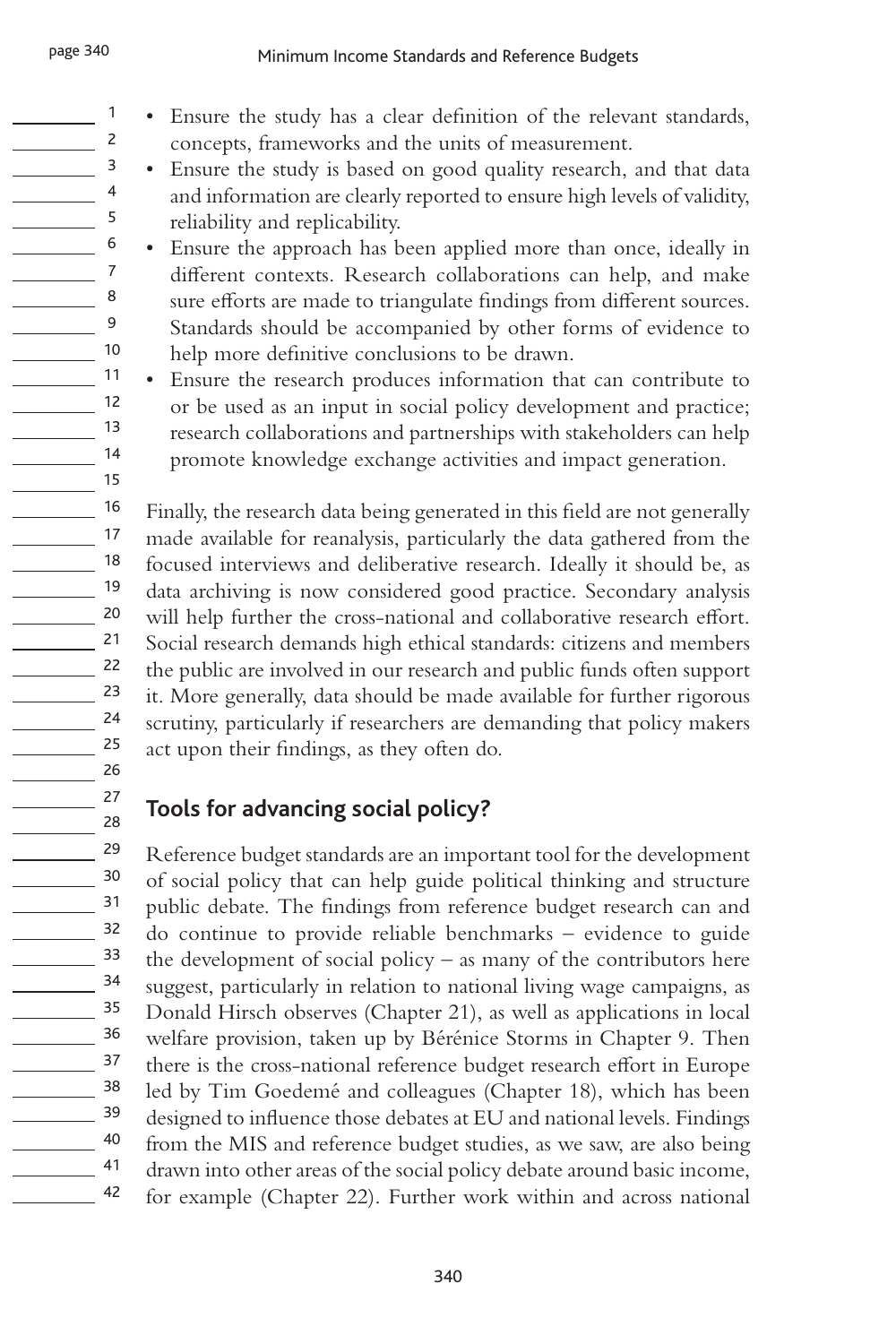### Past, present, future?

<sup>1</sup> contexts is a growing priority for people with disabilities (VPSJ, 2017; <sup>2</sup> Hill et al, 2018), as are the needs of women and children (Bennett <sup>3</sup> and Daly, 2014; VPSJ, 2018) and the needs of those living in more <sup>4</sup> remote rural areas (Mac Mahon et al, 2010; Hirsch et al, 2013). Then 5 there is the growing research imperative to construct new lines or <sup>6</sup> standards indicating excess affluence: at present the focus has been on 7 the minimum, but we also need to know the maximum that society 8 is willing to tolerate among its members (Concialdi, 2018).

 $\frac{9}{2}$ 10 environmental change, a world facing up to resource constraints and 11 planetary boundaries, global social justice and sustainability concerns 12 come to the fore, embodied in the Sustainable Development Goals agreed <sup>13</sup> by the UN in 2015, for example (Jackson and Webster, 2018; Stern, 14 2019 ). The urgent need for minimum income protection on a global 15 scale is now well recognised in the work of international organisations 16 involved in global social governance, such as the International Labour 17 Organization (ILO) and the World Health Organisation (WHO), see <sup>18</sup> ILO/WHO (2011) and Deacon (2013) for a review. The WHO appeals 19 to social policy researchers and public health specialists around the globe 20 to pursue reference budgets and minimum income standards research 21 in order to help set minimum social standards, and they have called <sup>22</sup> upon national and regional governments to act in order to strengthen <sup>23</sup> minimum wages and social protection systems, including the benefits, 24 pensions and tax credit systems that can provide pathways for promoting <sup>25</sup> health and social inclusion if they are carefully designed (CSDH, 2008; <sup>26</sup> Glennerster et al, 2009; Marmot Review, 2010; Lundberg et al, 2012). <sup>27</sup> Clearly much more budgetary research needs to be done in this respect, <sup>28</sup> and especially in low- and middle-income settings where the 'dollar-29 a-day' measure has overshadowed policy debates over many decades <sup>30</sup> (Deeming and Gubhaju, 2015; Klasen et al, 2016; Atkinson, 2019).<sup>4</sup> <sup>31</sup> Despite some of the significant challenges ahead, the future of reference 32 budget and minimum income standards research now seems to be on 33 a firm footing internationally, and if this new volume in some ways  $34$  helps to raise the profile, promote understanding and impact – then <sup>35</sup> our collective efforts will have paid off. In an era of growing social inequality, extreme poverty, climate and

# 37  **Notes**

 $\frac{36}{2}$ 

38 $^{-1}$ 39 40 41 42 If ordinary people can be trusted to think about what a just minimum level might be, perhaps they can also have an input into the trade-offs that may be implied? If a minimum social security standard of  $x$  increased taxes by  $y$ , or reduced the NHS budget by *z*, would you still support it? This would imply more public deliberations in areas of governmental decision making, considering that policy priorities for welfare and wellbeing often involve such trade-offs. Hypothecation,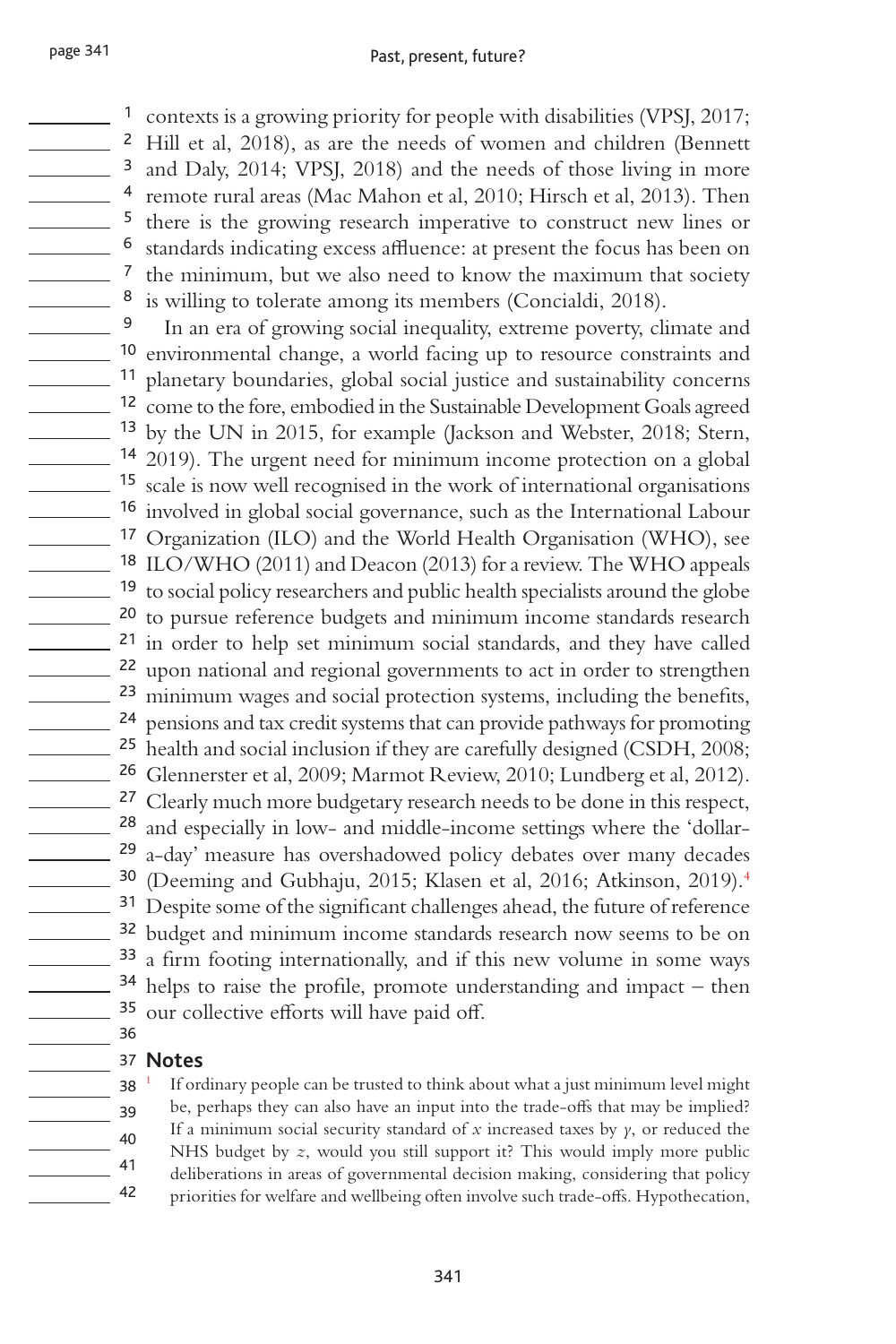5  $\frac{1}{\sqrt{2}}$  6  $\sim$   $\sim$   $\sim$   $\sim$   $\sim$   $\sim$  $\overline{\phantom{a}}$  8  $\frac{1}{\sqrt{1-\frac{1}{2}}}\frac{9}{2}$ 10  $\frac{1}{\sqrt{11}}$  11  $\frac{1}{2}$  12  $\frac{13}{2}$  $\frac{14}{14}$  $\frac{15}{2}$  $\frac{16}{16}$  $\frac{1}{\sqrt{11}}$  $\frac{1}{18}$  18 19 20  $\frac{21}{2}$ 

 $\begin{array}{c} \begin{array}{c} \begin{array}{c} \begin{array}{c} \end{array} \\ \begin{array}{c} \end{array} \end{array} \end{array} \end{array}$ 

weighting approaches and conjoint analysis are techniques that can also be used to help elicit public preferences for policy development purposes (O'Donnell and Oswald, 2015; Stadelmann-Steffen and Dermont, n.d.).

 2 UN Universal Declaration of Human Rights (UDHR): https:// www.un.org/ en/ universal- declaration- human- rights/ , and the core instruments: https:// www. ohchr.org/ EN/ ProfessionalInterest/ Pages/ CoreInstruments.aspx.

3 Peter Townsend had originally suggested that a semi-normative approach 'would give the fairest index of poverty' in the 1950s and 1960s, following earlier recommendations by Dr Barnet Woolf and Sir John Boyd Orr, and more recently Reddy and Pogge (2005) have argued in favour of setting income poverty thresholds where good health can demonstrably be achieved in the global assessment of poverty.

 4 Now raised to \$1.90 a day (adjusted for purchasing power), the World Bank Group remains committed to achieving the goal of ending extreme poverty by 2030. Living on less than \$3.20 per day reflects poverty lines in lower-middle-income countries.

## **References**

Atkinson, A. B. (2019) Measuring Poverty around the World, Princeton, NJ: Princeton University Press.

- Atkinson, W. and Deeming, C. (2015) 'Class and cuisine in contemporary Britain: the social space, the space of food and their homology', *The Sociological Review*, 63(4): 876–96.
- $\frac{22}{2}$  $\frac{23}{2}$ Bennett, F. and Daly, M. (2014) *Poverty through a Gender Lens: Evidence and Policy Review on Gender and Poverty* , York: JRF.
- 24  $\frac{25}{25}$ Beresford, P. (2016) *All Our Welfare: Towards Participatory Social Policy*, Bristol: Policy Press.
- $\frac{26}{25}$  $\frac{27}{2}$ Burchardt, T. (2014) 'Deliberative research as a tool to make value judgements', *Qualitative Research*, 14(3): 353-70.
- $\frac{28}{2}$ 29 Concialdi, P. (2018) 'What does it mean to be rich?', *European Journal of Social Security* , 20(1): 3– 20.
- $\frac{30}{2}$ 31  $\frac{32}{2}$ 33 CSDH (Commission on Social Determinants of Health) (2008) *Closing the Gap in a Generation: Health Equity through Action on the Social Determinants of Health*, Final Report of the Commission on Social Determinants of Health, Geneva: WHO.
- $\frac{34}{1}$ 35 Deacon, B. (2013) *Global Social Policy in the Making: The Foundations of the Social Protection Floor* , Bristol: Policy Press.
- 36 37 Deeming, C. (2005) 'Minimum income standards: how might budget standards be set for the UK?' *Journal of Social Policy*, 34(4): 619–36.
- 38 <u>2000 - 39</u> Deeming, C. (2009) 'Determining semi-normative poverty lines using social survey data', *Social Policy & Administration*, 43(3): 270-89.
- $\frac{40}{1}$ Deeming, C. (2010a) 'The historical development of family budget
- 41 standards in Britain, from the 17th century to the present', *Social* 
	- 42 *Policy & Administration*, 44(7): 765–88.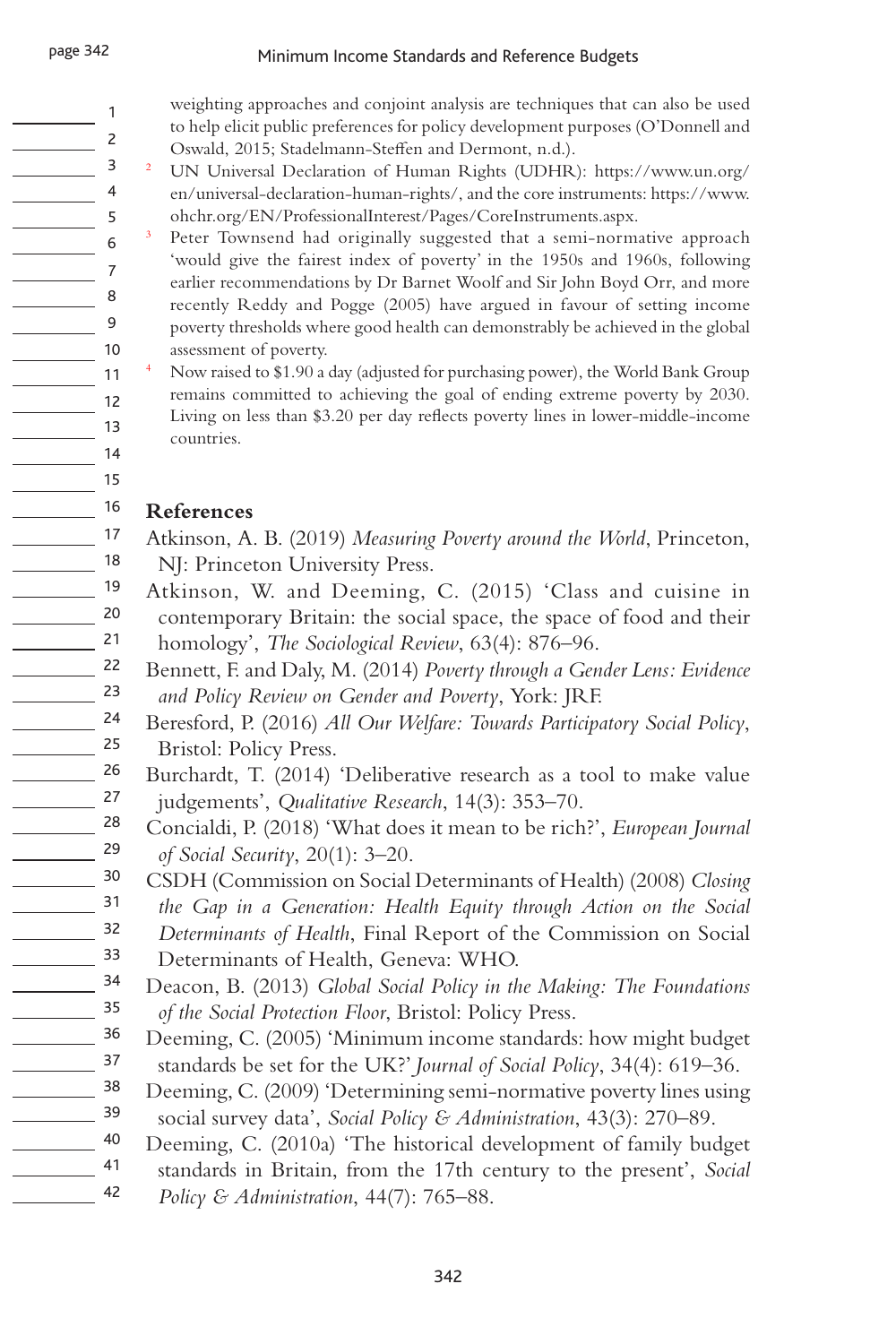Deeming, C. (2011a) 'Determining minimum standards of living 1 2 and household budgets: methodological issues', *Journal of Sociology* , 3  $47(1): 17-34.$ 4 Deeming, C. (2011b) 'Unfinished business: Peter Townsend's project for minimum income standards', *International Journal of Sociology and*   $\mathcal{L}^{\text{max}}(\mathcal{L}^{\text{max}})$ 5 6 *Social Policy*, 31(7/8): 505-16. 7 Deeming, C.  $(2011c)$  'Food and nutrition security at risk in later  $\frac{1}{\sqrt{2}}$  8 life: evidence from the United Kingdom Expenditure & Food  $\frac{9}{2}$ Survey', *Journal of Social Policy*, 40(3): 471–92. <sup>10</sup> Deeming, C. (2014) 'The choice of the necessary: class, tastes  $\frac{1}{\sqrt{11}}$  11 and lifestyles: a Bourdieusian analysis in contemporary Britain',  $\frac{1}{\sqrt{12}}$  12 *International Journal of Sociology and Social Policy*, 34(7/8): 438–54.  $\frac{13}{2}$ Deeming, C. (2017) 'Defining minimum income (and living) standards 14 in Europe: methodological issues and policy debates', *Social Policy &*  15 *Society*, 16(1): 33–48. <sup>16</sup> Deeming, C. and Gubhaju, B. (2015) 'The mis-measurement of  $\frac{17}{2}$ extreme global poverty: a case study in the Pacific Islands', *Journal of*  $\frac{1}{18}$ Sociology, 51(3): 689-706. <sup>19</sup> Expert Group on Poverty Statistics, Rio Group (2006) Compendium of 20 Best Practices on Poverty Measurement, Rio de Janeiro: UN.  $\frac{21}{2}$ Glennerster H., Bradshaw, J., Lister R. and Lundberg O. (2009)  $\frac{22}{2}$ *Reducing the Risks to Health: The Role of Social Protection*, Report of  $\frac{23}{2}$ the Social Protection Task Group for the strategic review of health inequalities in England post 2010, CASE Report 139, London: LSE.  $\sim$  24  $\frac{25}{2}$ Hill, K., Shepherd, C. and Hirsch, D. (2018) *Experiences of Living with* 26 *Visual Impairment: Matching Income with Needs*, Loughborough: CRSP. <sup>27</sup> Hirsch, D., Bryan, A., Davis, A. and Smith, N. (2013) *A Minimum* 28 *Income Standard for Remote and Rural Scotland*, Inverness: Highlands  $\overline{\phantom{a}}$  29 and Islands Enterprise.  $\frac{30}{2}$ Hirsch, D., Padley, M. and Valdez, L. (2016) *A Poverty Indicator* 31 *based on a Minimum Income Standard*, CRSP Working Paper 656,  $\frac{32}{2}$ Loughborough: CRSP, https://dspace.lboro.ac.uk/dspace-jspui/  $\frac{33}{2}$ handle/2134/22216. <sup>34</sup> ILO/WHO (2011) *Social Protection Floor for a Fair and Inclusive* 35 *Globalization*, Report of the Advisory Group chaired by Michelle 36 Bachelet, Convened by the ILO with the collaboration of the WHO,  $\frac{37}{2}$ Geneva: ILO. <sup>38</sup> Jackson, T. and Webster, R. (2018) 'Limits to Growth revisited', in 39 C. Deeming and P. Smyth (eds) *Reframing Global Social Policy: Social*   $\frac{40}{1}$ *Investment for Sustainable and Inclusive Growth*, Bristol: Policy Press, 41 295– 322.

42